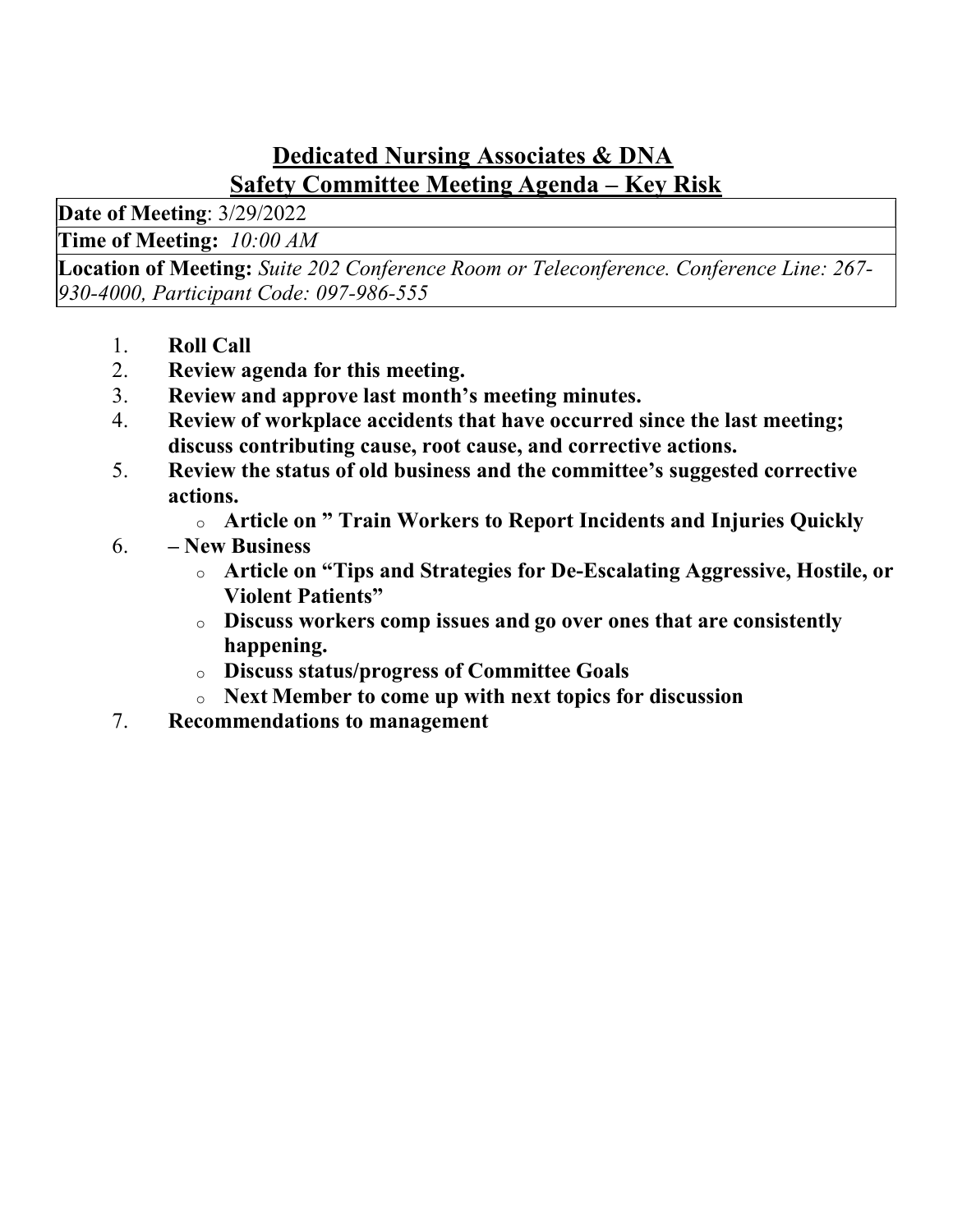#### Dedicated Nursing Associates & DNA  Safety Committee Agenda

| Meeting<br>Date: 3/29/2021 | Time meeting started: $10:00$ AM |  |
|----------------------------|----------------------------------|--|
|                            |                                  |  |

| <b>Meeting Chairperson:</b> |  |
|-----------------------------|--|
| <b>Danielle Reilly</b>      |  |

| <b>Present</b>  | <b>Absent</b>      |
|-----------------|--------------------|
| Nikki Raveling  | Christina Zappa    |
| Hannah Sabo     | Chris Young        |
| Michael Mucci   | Heidi Zedlar       |
| Melissa Spagnol | Cassandra Angelone |
| Danielle Reilly |                    |
| Ashley Lee      |                    |
| Ashton Hammer   |                    |
|                 |                    |
|                 |                    |
|                 |                    |
|                 |                    |
|                 |                    |
|                 |                    |
|                 |                    |
|                 |                    |

Agenda for today's meeting was reviewed by all members:  $x$  Yes  $N_0$ Previous meeting minutes from  $(2/2022)$  were read and approved:  $x$  Yes  $x_0$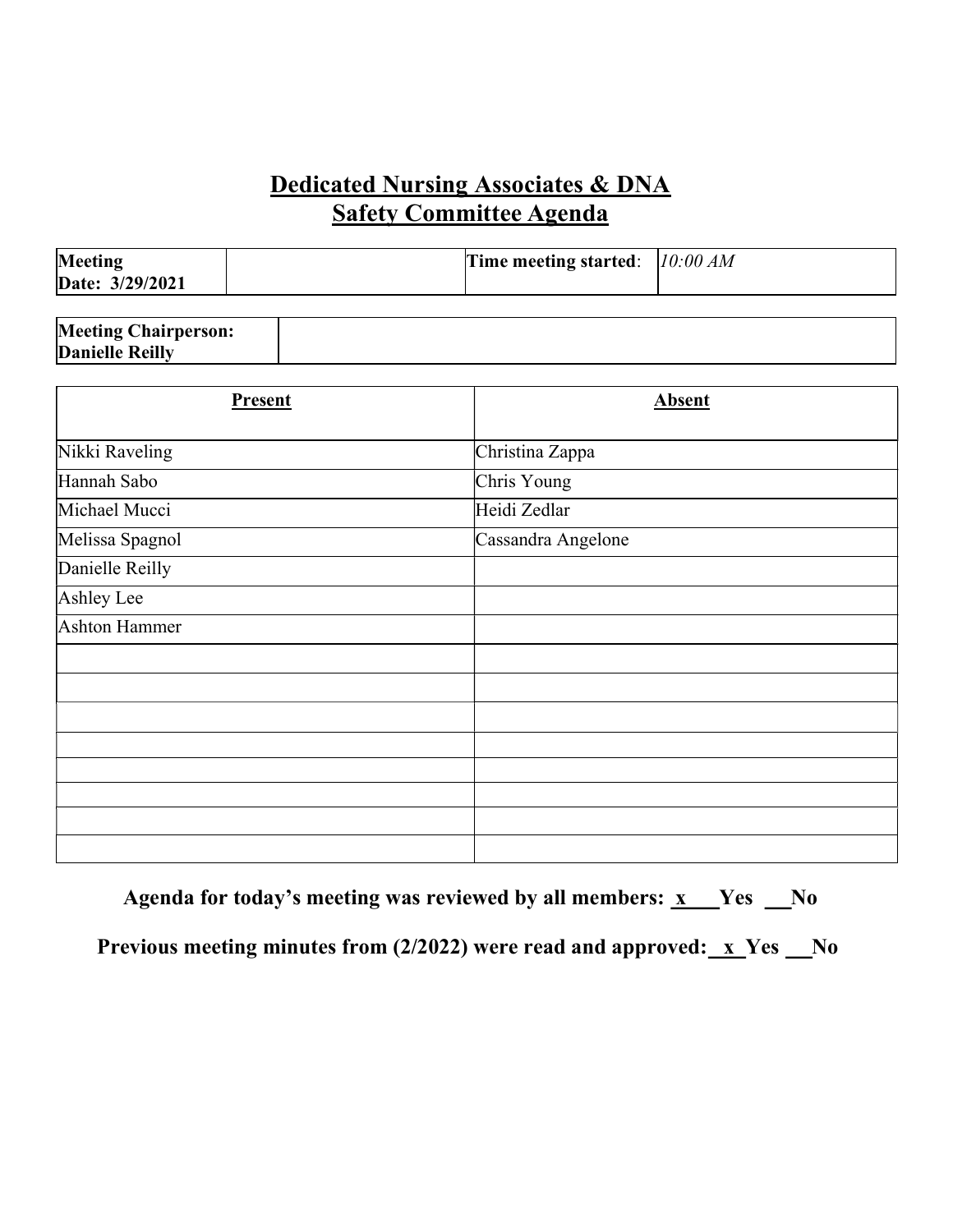#### Review of Accidents/Incidents Since the Last Meeting (employee, non-employee, vehicle accidents, near misses, property, & other)

| <b>Date</b> | <b>Injury Causation</b><br>(Description)                                                                                                                                                                                                                                                               | Assignment/<br>Facility                                                                | <b>Injured Body Part</b><br>(Body Part,<br>Left/Right,<br>Lower/Upper) | <b>Follow Up</b><br>(Communication,<br><b>Contact Facility,</b><br>Treatment,<br>Education, etc.)                                                                  | Recommended<br>Corrective<br><b>Action</b>                                             | <b>Is Claim</b><br>Ongoing?<br><b>Current</b><br>Outcome                                                                          |
|-------------|--------------------------------------------------------------------------------------------------------------------------------------------------------------------------------------------------------------------------------------------------------------------------------------------------------|----------------------------------------------------------------------------------------|------------------------------------------------------------------------|--------------------------------------------------------------------------------------------------------------------------------------------------------------------|----------------------------------------------------------------------------------------|-----------------------------------------------------------------------------------------------------------------------------------|
| 3/2/22      | The IW was punched<br>in the face by a<br>resident while<br>assisting them in the<br>restroom.                                                                                                                                                                                                         | Per Diem<br>Cadence<br>Senior Living<br>of Mint Hill<br>Assisted<br>Living<br>Facility | Mouth/Teeth                                                            | <b>Education Emailed:</b><br>Dealing with<br>Uncooperative<br>Patients<br>The Art of De-<br>Escalation<br>Acknowledgement<br>Received                              | No more<br>recommended<br>corrective actions                                           | On Going<br><b>Full Duty</b><br>Release<br>$3/3/2022$ w/<br>continued<br>dental follow<br>ups.                                    |
| 3/7/22      | The IW heard a<br>commotion in the<br>dining room. There<br>were two residents in<br>wheelchairs caught<br>together. The IW<br>moved forward to<br>separate them when<br>they became<br>combative with each<br>other. The IW was<br>struck in the chest<br>while pulling one of<br>the residents away. | Contract<br>Universal<br>Health Care-<br>Fuquay<br>Assisted<br>Living<br>Facility      | Chest                                                                  | <b>Education Emailed:</b><br><b>Combative Patient</b><br>The Art of De-<br>Escalation<br>Acknowledgement<br>Received                                               | No more<br>Recommended<br>corrective actions                                           | Closed<br>Refusal of<br>Treatment                                                                                                 |
| 3/10/22     | The IW was attacked<br>by another employee.<br>The other employee<br>struck the IW's legs<br>with a vacuum.                                                                                                                                                                                            | Contract<br>Brookdale<br>Port Charlotte<br>Assisted<br>Living<br>Facility              | R & L Legs                                                             | <b>Education Emailed:</b><br>Workplace Violence                                                                                                                    | Progressive<br>Discipline - Must<br>sign refusal prior<br>to working with<br>DNA again | Refusal Sent<br>IW has been<br>followed up<br>with several<br>time. IW is<br>currently not<br>responding or<br>working w/<br>DNA. |
| 3/11/22     | The IW was assisting<br>with a resident<br>change, when the<br>resident became<br>combative and bent<br>the IW's thumb back.                                                                                                                                                                           | Contract<br>Avalon Place<br>Assisted<br>Living                                         | Right Thumb and<br>Wrist                                               | <b>Education Emailed:</b><br><b>Patient Handling</b><br>Guidelines for<br>Uncooperative<br>Patients<br>The Art of De-<br>Escalation<br>Acknowledgement<br>Received | n/a                                                                                    | Closed<br><b>Full Duty</b><br>Release<br>3/17/2022                                                                                |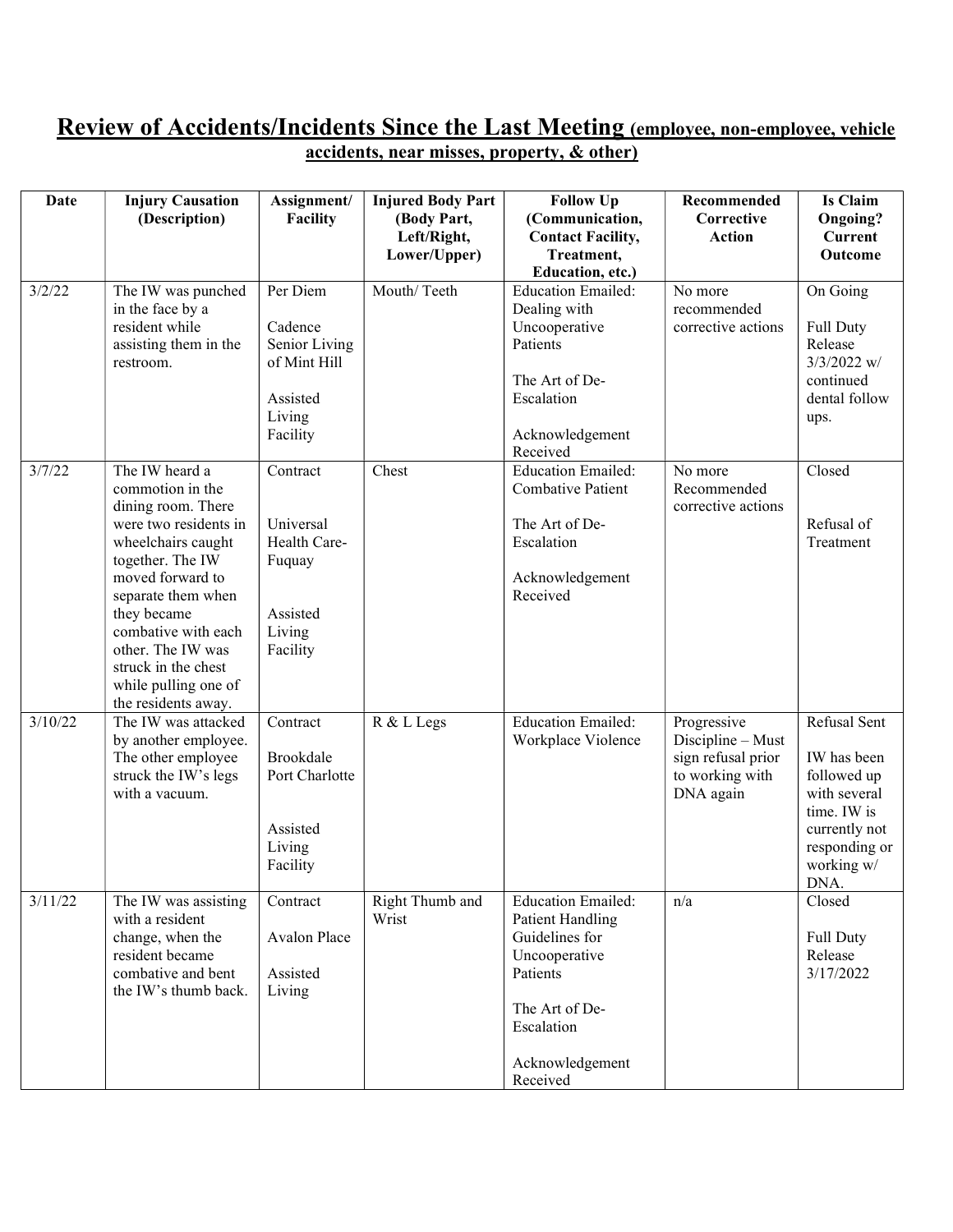| 3/15/22 | The IW was             | Contract       | Upper Left Leg | <b>Education Emailed:</b>   | n/a          | Closed           |
|---------|------------------------|----------------|----------------|-----------------------------|--------------|------------------|
|         | administering an       |                |                | Preventing                  |              |                  |
|         | insulin shot when the  | Williamsport   |                | Needlestick Injuries in     |              |                  |
|         | needle slipped and     | North          |                | <b>Health Care Settings</b> |              | <b>Full Duty</b> |
|         | stuck their upper leg. | Rehabilitation |                |                             |              | Release          |
|         |                        | and Nursing    |                | <b>American Nursing</b>     |              | 3/15/22          |
|         |                        | Bedrock PA     |                | Association, Save           |              |                  |
|         |                        |                |                | Needles Save Live           |              |                  |
|         |                        | Rehabilitation |                |                             |              |                  |
|         |                        | and Nursing    |                | Awareness of                |              |                  |
|         |                        |                |                | Surroundings                |              |                  |
|         |                        |                |                | Acknowledgment              |              |                  |
|         |                        |                |                | Received                    |              |                  |
| 3/15/22 | The IW was assisting   | Contract       | Nose / Face    | <b>Education Emailed:</b>   | Follow up on | Closed           |
|         | a resident on a walk.  |                |                | <b>Combative Patient</b>    | education    |                  |
|         | The Resident became    |                |                |                             | completion   | Refusal of       |
|         | combative the          |                |                |                             |              | Treatment        |
|         | Resident began         | White Haven    |                |                             |              |                  |
|         | calling the IW names   | Center         |                |                             |              |                  |
|         | and swinging at the    |                |                |                             |              |                  |
|         | IW. The resident       |                |                |                             |              |                  |
|         | grabbed their shirt    |                |                |                             |              |                  |
|         | and began kicking the  |                |                |                             |              |                  |
|         | IW. The resident then  | Assisted       |                |                             |              |                  |
|         | punched the IW in      | Living         |                |                             |              |                  |
|         | the face.              | Facility       |                |                             |              |                  |
| 3/18/22 | The IW was changing    | Contract       | Left Wrist     | <b>Education Emailed:</b>   | Follow up on | Closed           |
|         | a resident. The        |                |                | Safe Patient Handling       | education    |                  |
|         | resident was turned    |                |                |                             | completion   | <b>Full Duty</b> |
|         | on their side when     | ProMedica      |                | Awareness of                |              | Release          |
|         | they rolled back over  | Skilled        |                | Surroundings                |              | 3/25/22          |
|         | while the IW was       | Nursing and    |                |                             |              |                  |
|         | providing care and     | Rehab-North    |                |                             |              |                  |
|         | pinned their wrist     | Hills          |                |                             |              |                  |
|         | down under them.       |                |                |                             |              |                  |
|         | The IW stated their    | Nursing        |                |                             |              |                  |
|         | wrist popped.          | Home           |                |                             |              |                  |
| 3/22/22 | The IW was assisting   | Contract       | Right Arm      | <b>Education Emailed:</b>   | n/a          | Closed           |
|         | with a combative       |                |                | <b>Patient Handling</b>     |              |                  |
|         | patient when the       | Orchid Cove    |                | Guidelines for              |              |                  |
|         | patient attempted to   | at Gulfside    |                | Uncooperative               |              | Refusal of       |
|         | leave the room. The    |                |                | Patients                    |              | Treatment        |
|         | IW grabbed their       | Rehabilitation |                |                             |              |                  |
|         | arm, and the patient   | Center         |                | The Art of De-              |              |                  |
|         | bit the IW on their    |                |                | Escalation                  |              |                  |
|         | right arm.             |                |                |                             |              |                  |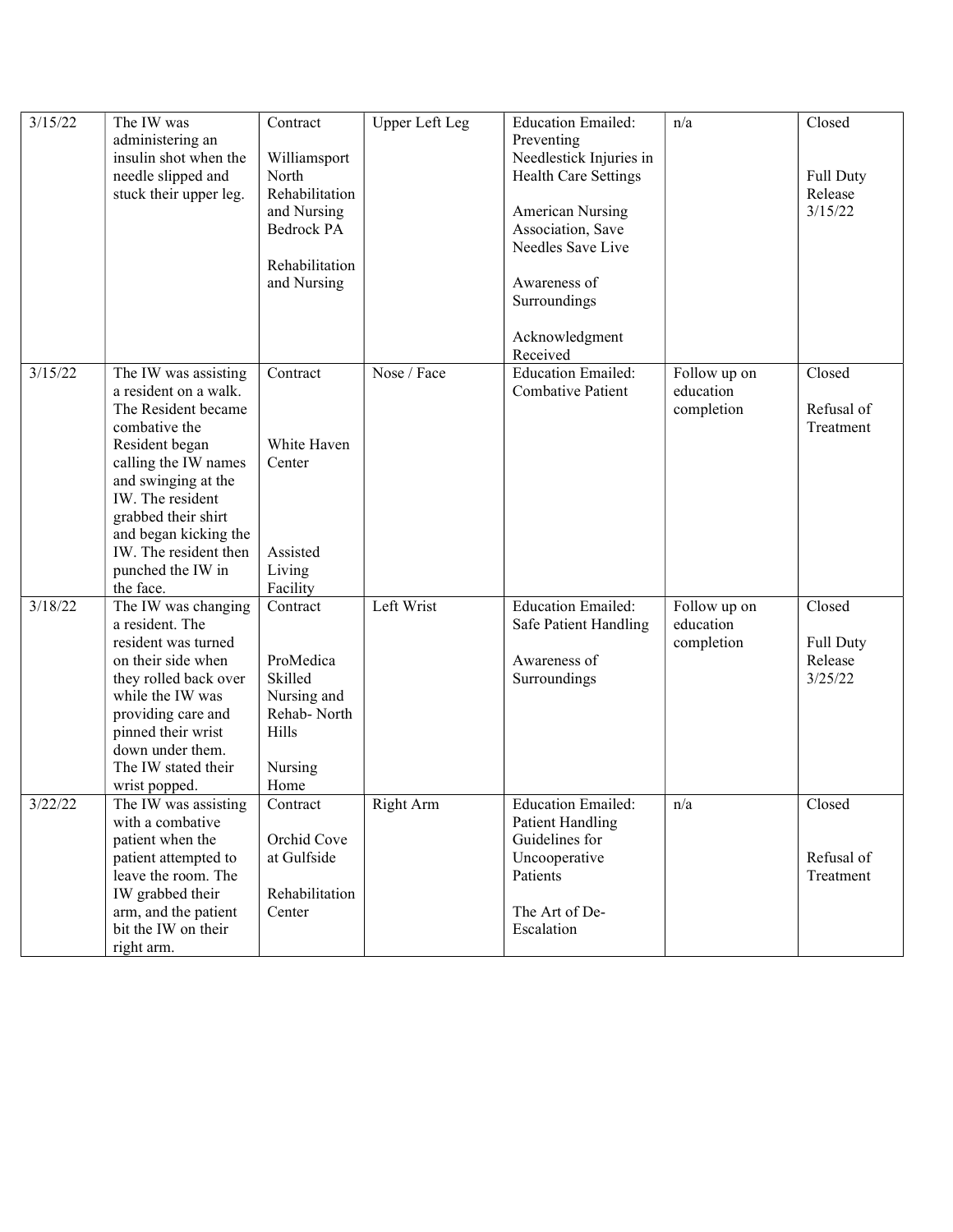### Status / Progress of Uncompleted Old Business

| <b>Old Business Item:</b>                                     | <b>Updates:</b>         |
|---------------------------------------------------------------|-------------------------|
| "Train Workers to Report"<br>Incidents and Injuries Quickly " | Uploaded to DNA Website |
|                                                               |                         |

## New Business (Round Table Discussion)

| <b>Committee Member</b><br>Name: | <b>Topic / Hazard Identified:</b>                                                                   | <b>Responsibility Assigned To Whom &amp;</b><br><b>Action To Be Taken:</b> |
|----------------------------------|-----------------------------------------------------------------------------------------------------|----------------------------------------------------------------------------|
| Group                            | Discuss new incidents                                                                               |                                                                            |
| Group                            | Article on: "Tips and Strategies for De-<br>Escalating Aggressive, Hostile, or Violent<br>Patients" | Sending to marketing to upload                                             |
| Group                            | Update on Goals                                                                                     |                                                                            |
|                                  |                                                                                                     |                                                                            |

## Status/Progress on Committee Goals

| Goal: | Updates/Action to be taken:                                                                                                            |
|-------|----------------------------------------------------------------------------------------------------------------------------------------|
|       | Peaches to send over trainings to review – trainings with group. Risk<br>Management Nurse providing different insight to DNA on trends |

# **Other Reports or Guest Speakers**

| <b>Guest Name:</b> | <b>Topic Discussed / Presented to the Group</b> |
|--------------------|-------------------------------------------------|
|                    |                                                 |
|                    |                                                 |